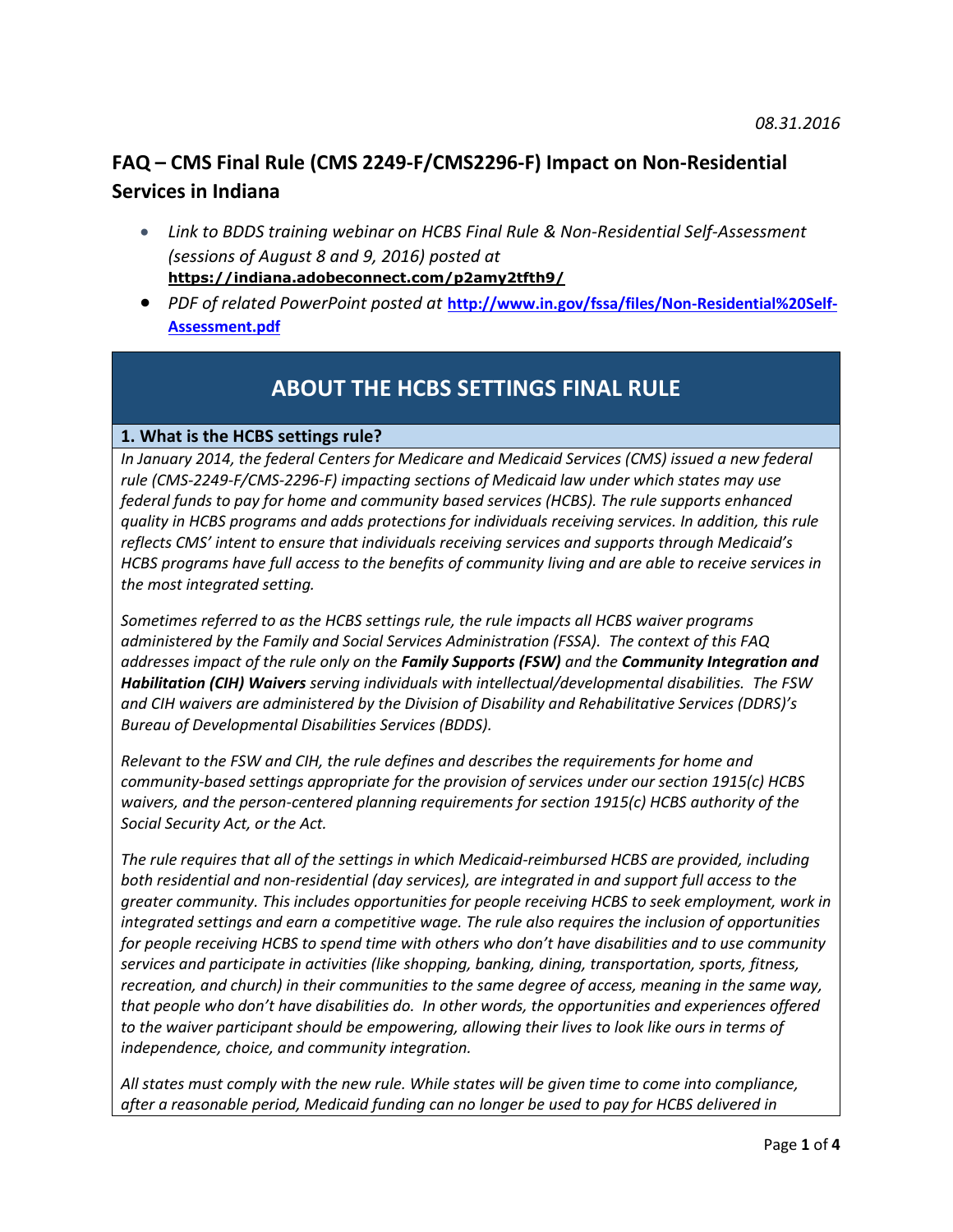*settings that do not comply with the new rule. A "reasonable period" is the time needed to complete actions that are necessary to comply with the new rule. While CMS is giving states until March of 2019 to achieve full compliance, states are expected to bring settings into compliance as quickly as possible. States cannot simply continue to pay for services in noncompliant settings until the March 2019 deadline. If a setting is not expected to come into compliance, states are expected to begin helping individuals served in the setting transition as soon as possible to other services or settings that do meet the federal HCBS setting requirements.* 

*\*\*For additional information, see* 1915(i) State Plan HCBS, 5-Year Period for [Waivers,](https://www.federalregister.gov/articles/2014/01/16/2014-00487/state-plan-home-and-community-based-services-5-year-period-for-waivers-provider-payment-reassignment) Provider Payment [Reassignment,](https://www.federalregister.gov/articles/2014/01/16/2014-00487/state-plan-home-and-community-based-services-5-year-period-for-waivers-provider-payment-reassignment) Setting Requirements for Community First Choice, and 1915(c) HCBS Waivers - [CMS-2249-F/CMS-2296-F](https://www.federalregister.gov/articles/2014/01/16/2014-00487/state-plan-home-and-community-based-services-5-year-period-for-waivers-provider-payment-reassignment)

### **2. What is a setting?**

*As it relates to the new federal rule, the setting is any location where home and community-based services (HCBS) paid for by Medicaid are delivered. In other words, the setting is where a waiver participant receives the waiver-funded services that he or she selected with the agreement of the Individualized Support Team. Settings may include the location where the waiver participant resides (residential setting), as well as employment sites, and any location where the waiver participant volunteers or attends therapies, day programs, or sheltered workshops (non-residential settings).* 

*To be compliant, HCBS settings must be integrated into the community—meaning that the individuals who receive services are able to spend time with other people who don't have disabilities and access community services the same way that people without disabilities do. The setting should not look or feel like an institution.* 

*The home and community-based setting provisions in the final rules established a more outcomeoriented definition of home and community-based settings, rather than one based solely on a setting's location, geography, or physical characteristics. The purpose of the home and community-based settings requirements is to maximize the opportunities for participants in HCBS programs to have access to the benefits of community living and to receive services in the most integrated setting.* 

*While a setting and a service are not the same thing, each waiver-funded service takes place in a setting (a type of program or an environment), and that setting must meet the requirements of the HCBS final rule. The setting's physical location where the service is delivered is the site. For example, a setting could be "a veterinary office" where the participant works part time or volunteers. The site might be the Animals R Us Clinic. Another example of a setting might be "a business office", and the site might be "the billing office of Dr. Care". Or, the setting might be an Adult Day Care facility, while the site might be the building at Good Day Facility at 123 East 4th Street.*

*\*\*For additional information, see §441.530 Home and Community-Based Setting at* **[http://www.ecfr.gov/cgi-bin/text-](http://www.ecfr.gov/cgi-bin/text-idx?SID=e9bc8bc6ca91c40d051a86914549fb27&mc=true&node=pt42.4.441&rgn=div5#se42.4.441_1530)**

**[idx?SID=e9bc8bc6ca91c40d051a86914549fb27&mc=true&node=pt42.4.441&rgn=div5#se42.4.441\\_](http://www.ecfr.gov/cgi-bin/text-idx?SID=e9bc8bc6ca91c40d051a86914549fb27&mc=true&node=pt42.4.441&rgn=div5#se42.4.441_1530) [1530](http://www.ecfr.gov/cgi-bin/text-idx?SID=e9bc8bc6ca91c40d051a86914549fb27&mc=true&node=pt42.4.441&rgn=div5#se42.4.441_1530)**

#### **3. Are these changes that Indiana is making or are these federal changes?**

*The HCBS settings rule is a federal rule. It was issued in January 2014 by the Centers for Medicare and Medicaid Services (CMS). CMS is the federal agency that must approve each of the Medicaid waiver programs that provide home and community based services (HCBS) to people with*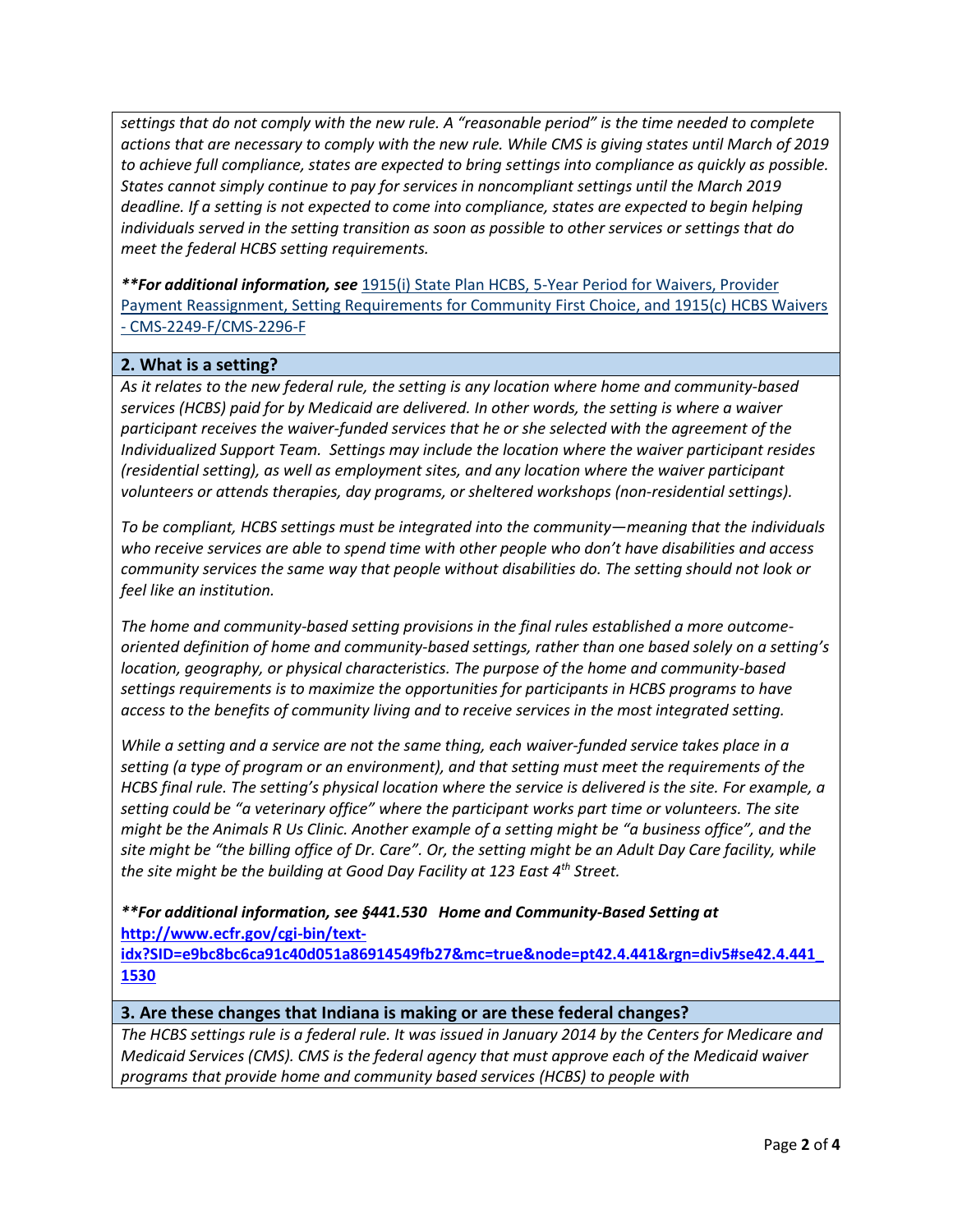*intellectual/developmental disabilities. CMS pays for about 2/3 of the cost of HCBS provided in these waiver programs. To keep getting these federal funds, we have to follow their rules.* 

#### **4. Is every state making the same changes to their HCBS waiver programs?**

*The new HCBS settings rule is a federal rule and every state that receives federal Medicaid funding to provide home and community based services (HCBS) must comply with this rule in order to keep getting federal Medicaid funds. However, every state has to decide how their state will assess and comply with the new rule.* 

*In addition to the HCBS settings rule, states must comply with other federal laws that protect the rights of people with disabilities to be served in integrated community settings, including the Americans with Disabilities Act (ADA).* 

#### **5. How will the HCBS settings rule affect the sheltered workshop or facility I attend?**

*Sheltered workshops and facility-based day programs are designed specifically for people with disabilities and in many cases, don't appear to comply with the new federal HCBS settings rule. Except for paid staff, people receiving services in these settings usually have limited, if any, interaction with people who do not have disabilities or with the greater community during the hours this service is provided. Change may be required for facility-based programs in order to continue to receive Medicaid funding.* 

**6. Does this mean that the sheltered workshop I attend will have to close?**

*The new rule does not mandate sheltered workshops close. However, it does require workshops meet a specific set of standards and dictate where services reimbursed by Medicaid can be provided.* 

*Medicaid funds cannot be used to pay for employment (or vocational) services in a sheltered workshop. Medicaid funding can be used to pay for pre-vocational services in a sheltered workshop, but only if the services are time-limited, and intended to help prepare the person to work in an integrated setting.* 

*It's important to note that even in those situations, there is an expectation that people are engaged in the greater community rather than being isolated in a sheltered workshop.*

*It's also important to understand that the impact of the HCBS settings rule on Medicaid reimbursement of services in a sheltered employment setting is not new. In 2011, CMS issued guidance to states which made clear that Medicaid waiver funding could not be used to pay for vocational services (i.e., employment services) in a sheltered employment setting. The 2011 guidance also said Medicaid payment for pre-vocational services in a sheltered setting must be time-limited, and only to prepare a person to transition into employment in integrated settings.* 

*\*\*For additional information, see the now archived version of the September 16, 2011 CMCS Informational Bulletin on* **Updates to the §1915 (c) Waiver Instructions and Technical Guide regarding employment and employment related services (archived at** 

**[https://downloads.cms.gov/cmsgov/archived-downloads/CMCSBulletins/downloads/CIB-9-16-](https://downloads.cms.gov/cmsgov/archived-downloads/CMCSBulletins/downloads/CIB-9-16-11.pdf) [11.pdf\)](https://downloads.cms.gov/cmsgov/archived-downloads/CMCSBulletins/downloads/CIB-9-16-11.pdf),** *now incorporated into the January 2015 Version 3.5 Instructions, Technical Guide and Review Criteria published by CMS to instruct states on preparing waiver applications for review and approval by CMS.*

**7. Does this mean that the facility-based day program I attend will have to close?**